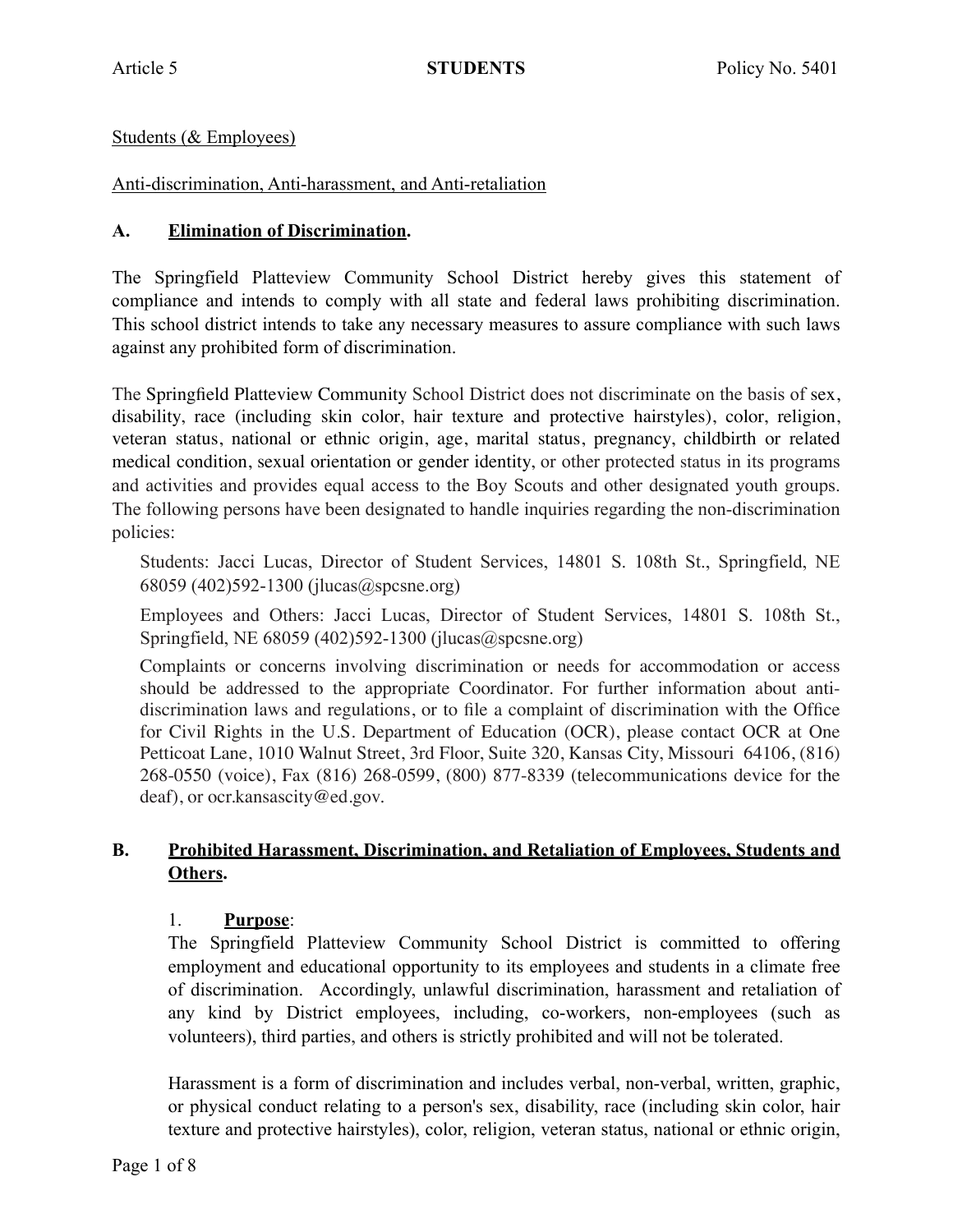age, marital status, pregnancy, childbirth or related medical condition, sexual orientation or gender identity, or other protected status, that is sufficiently serious to deny, interfere with, or limit a person's ability to participate in or benefit from an educational or work program or activity, including, but not limited to:

- a. Conduct that is sufficiently severe or pervasive to create an intimidating, hostile, or abusive educational or work environment, or
- b. Requiring an individual to endure the offensive conduct as a condition of continued employment or educational programs or activities, including the receipt of aids, benefits, and services.

Educational programs and activities include all academic, educational, extracurricular, athletic, and other programs of the school, whether those programs take place in a school's facilities, on a school bus, at a class or training program sponsored by the school at another location, or elsewhere.

Discriminatory harassment because of a person's sex, disability, race (including skin color, hair texture and protective hairstyles), color, religion, veteran status, national or ethnic origin, age, marital status, pregnancy, childbirth or related medical condition, sexual orientation or gender identity, or other protected status, may include, but is not limited to:

- a. Name-calling,
- b. Teasing or taunting,
- c. Insults, slurs, or derogatory names or remarks,
- d. Demeaning jokes,
- e. Inappropriate gestures,
- f. Graffiti or inappropriate written or electronic material,
- g. Visual displays, such as cartoons, posters, or electronic images,
- h. Threats or intimidating or hostile conduct,
- i. Physical acts of aggression, assault, or violence, or
- j. Criminal offenses

The following examples are additional or more specific examples of conduct that may constitute sexual harassment:

- a. Unwelcome sexual advances or propositions,
- b. Requests or pressure for sexual favors,
- c. Comments about an individual's body, sexual activity, or sexual attractiveness,
- d. Physical contact or touching of a sexual nature, including touching intimate body parts and inappropriate patting, pinching, rubbing, or brushing against another's body,
- e. Physical sexual acts of aggression, assault, or violence, including criminal offenses (such as rape, sexual assault or battery, and sexually motivated stalking), against a person's will or where a person is incapable of giving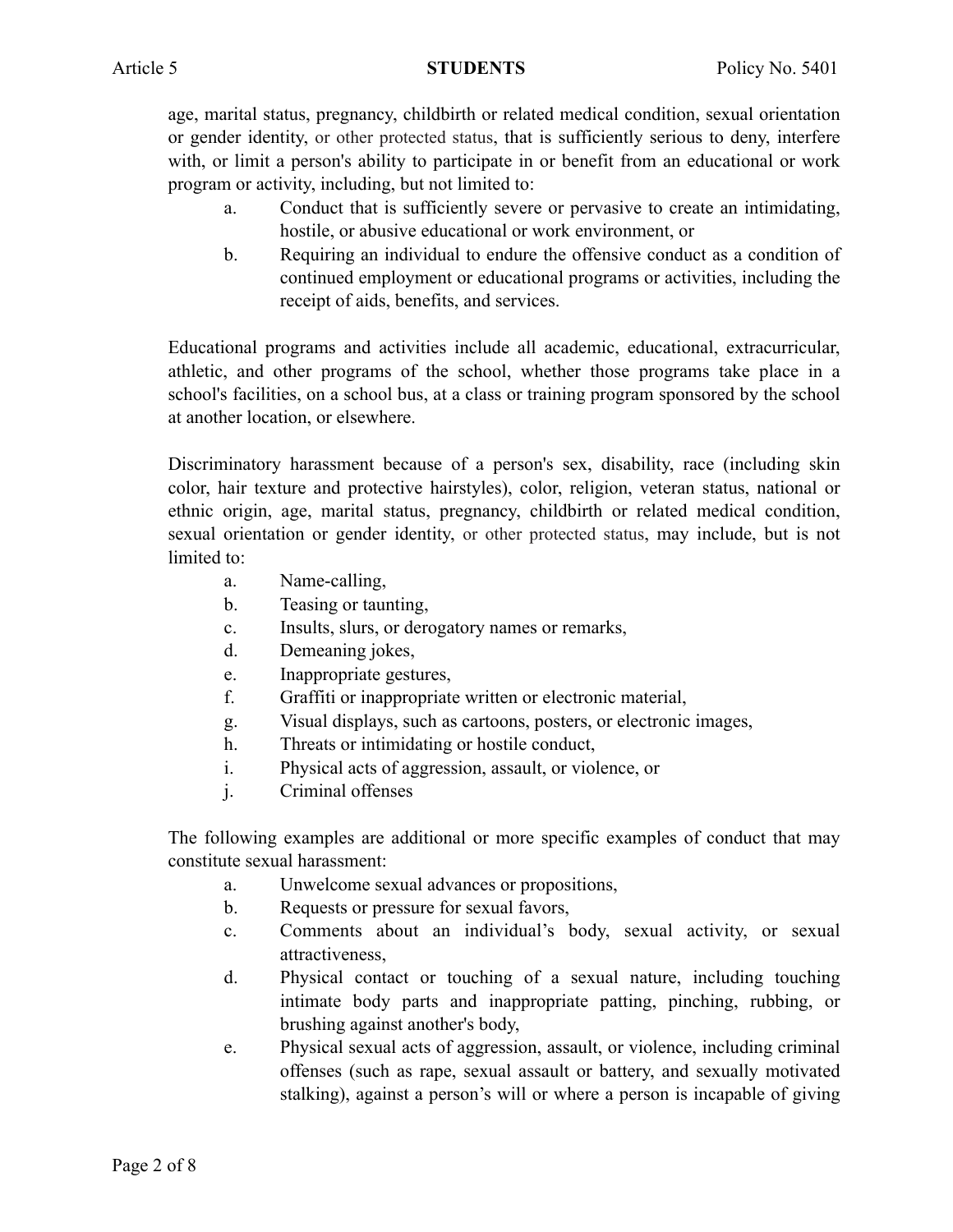consent due to the victim's age, intellectual disability, or use of drugs or alcohol,

- f. Requiring sexual favors or contact in exchange for aids, benefits, or services, such as grades, awards, privileges, promotions, etc., or
- g. Gender-based harassment; acts of verbal, nonverbal, written, graphic, or physical conduct based on sex or sex-stereotyping, but not involving conduct of a sexual nature.

If the District knows or reasonably should know about possible harassment, including violence, the District will conduct a prompt, adequate, reliable, thorough, and impartial investigation to determine whether unlawful harassment occurred (see section entitled "Grievance Procedures," below), and take appropriate interim measures, if necessary. If the District determines that unlawful harassment occurred, the District will take prompt and effective action to eliminate the harassment, prevent its recurrence, and remedy its effects, if appropriate. If harassment or violence that occurs off school property creates a hostile environment at school, the District will follow this policy and grievance procedure, within the scope of its authority.

All District employees are expected to take prompt and appropriate actions to report and prevent discrimination, harassment, and retaliation by others. Employees who witness or become aware of possible discrimination, including harassment and retaliation, must immediately report the conduct to his or her supervisor or the compliance coordinator designated to handle complaints of discrimination (designated compliance coordinator).

## **2. Anti-retaliation:**

The District prohibits retaliation, intimidation, threats, coercion, or discrimination against any person for opposing discrimination, including harassment, or for participating in the District's discrimination complaint process or making a complaint, testifying, assisting, or participating in any manner, in an investigation, proceeding, or hearing. Retaliation is a form of discrimination.

The District will take immediate steps to stop retaliation and prevent its recurrence against the alleged victim and any person associated with the alleged victim. These steps will include, but are not limited to, notifying students, employees, and others, that they are protected from retaliation, ensuring that they know how to report future complaints, and initiating follow-up contact with the complainant to determine if any additional acts of discrimination, harassment, or retaliation have occurred. If retaliation occurs, the District will take prompt and strong responsive action, including possible discipline, including expulsion or termination, if applicable.

# **3. Grievance (or Complaint) Procedures**:

Employees or students should initially report all instances of discrimination, harassment or retaliation to their immediate supervisor or teacher or to the compliance coordinator designated to handle complaints of discrimination (designated coordinator). If the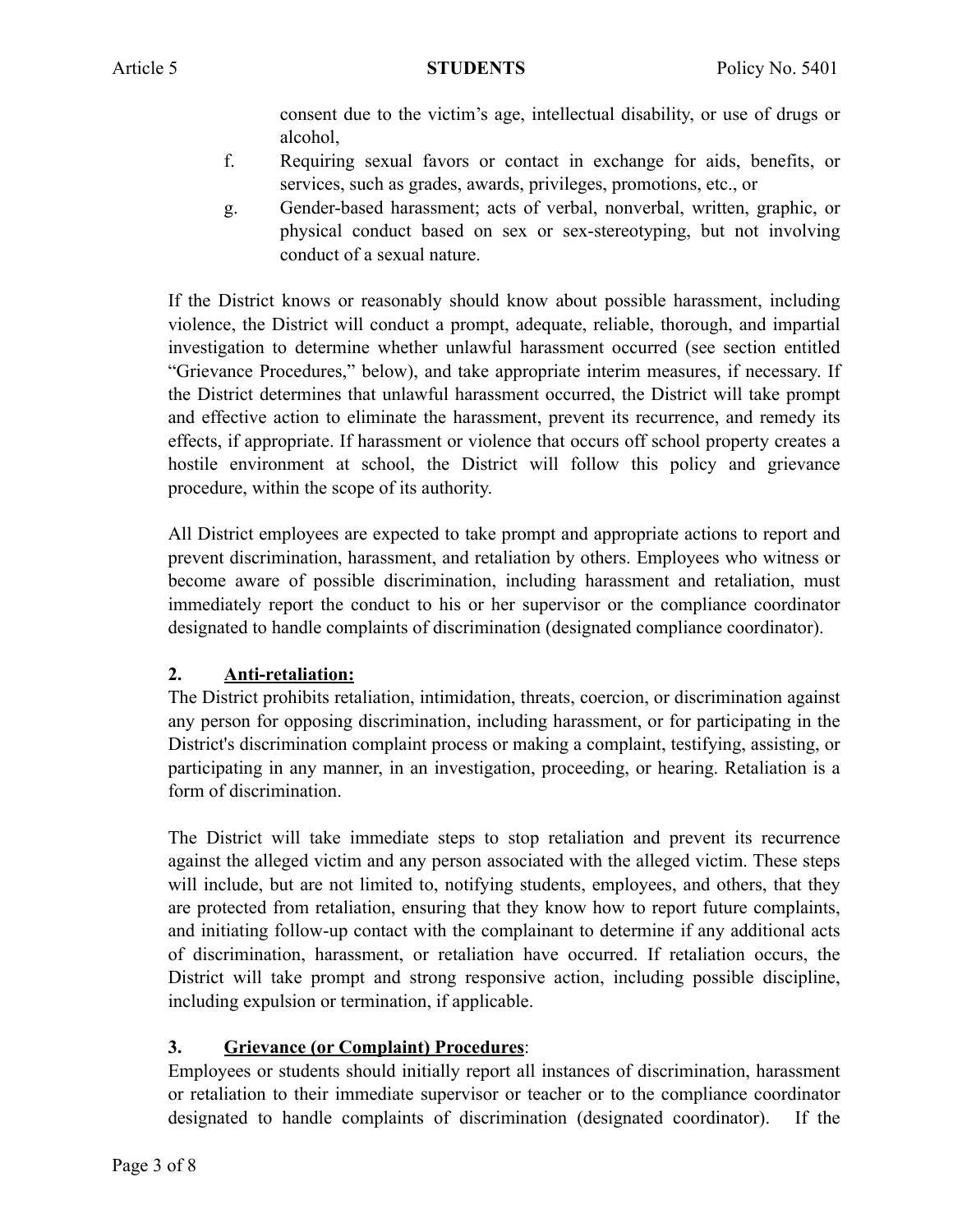employee or student is uncomfortable in presenting the problem to the supervisor or teacher, or if the supervisor or teacher is the problem, the employee or student may report the alleged discrimination, harassment or retaliation ("discrimination") to the designated coordinator, or in the case of students, to another staff person (such as a counselor or principal).

Other individuals may report alleged discrimination to the designated coordinator. If the designated coordinator is the person alleged to have committed the discriminatory act, then the complaint should be submitted to the Superintendent for assignment. A discrimination complaint form is attached to this grievance procedure and is available in the office of each District building, on the District's website, and from the designated coordinators.

Under no circumstances will a person filing a complaint or grievance involving discrimination be retaliated against for filing the complaint or grievance.

## i. *Level 1 (Investigation and Findings)*:

Once the District receives a grievance, complaint or report alleging discrimination, harassment, or retaliation, or becomes aware of possible discriminatory conduct, the District will conduct a prompt, adequate, reliable, thorough, and impartial investigation to determine whether unlawful harassment occurred. If necessary, the District will take immediate, interim action or measures to protect the alleged victim and prevent further potential discrimination, harassment, or retaliation during the pending investigation. The alleged victim will be notified of his or her options to avoid contact with the alleged harasser, such as changing a class or prohibiting the alleged harasser from having any contact with the alleged victim pending the result of the District's investigation. The District will minimize any burden on the alleged victim when taking interim measures to protect the alleged victim.

The District will promptly investigate all complaints of discrimination, even if an outside entity or law enforcement agency is investigating a complaint involving the same facts and allegations. The District will not wait for the conclusion or outcome of a criminal investigation or proceeding to begin an investigation required by this grievance procedure. If the allegation(s) involve possible criminal conduct, the District will notify the complainant of his or her right to file a criminal complaint, and District employees will not dissuade the complainant from filing a criminal complaint either during or after the District's investigation.

The District will aim to complete its investigation within **ten (10) working days** after receiving a complaint or report, unless extenuating circumstances exist. Extenuating circumstances may include the unavailability of witnesses due to illness or incapacitation, or additional time needed because of the complexity if the investigation, the need for outside experts to evaluate the evidence (such as forensic evidence), or multiple complainants or victims. If extenuating circumstances exist, the extended timeframe to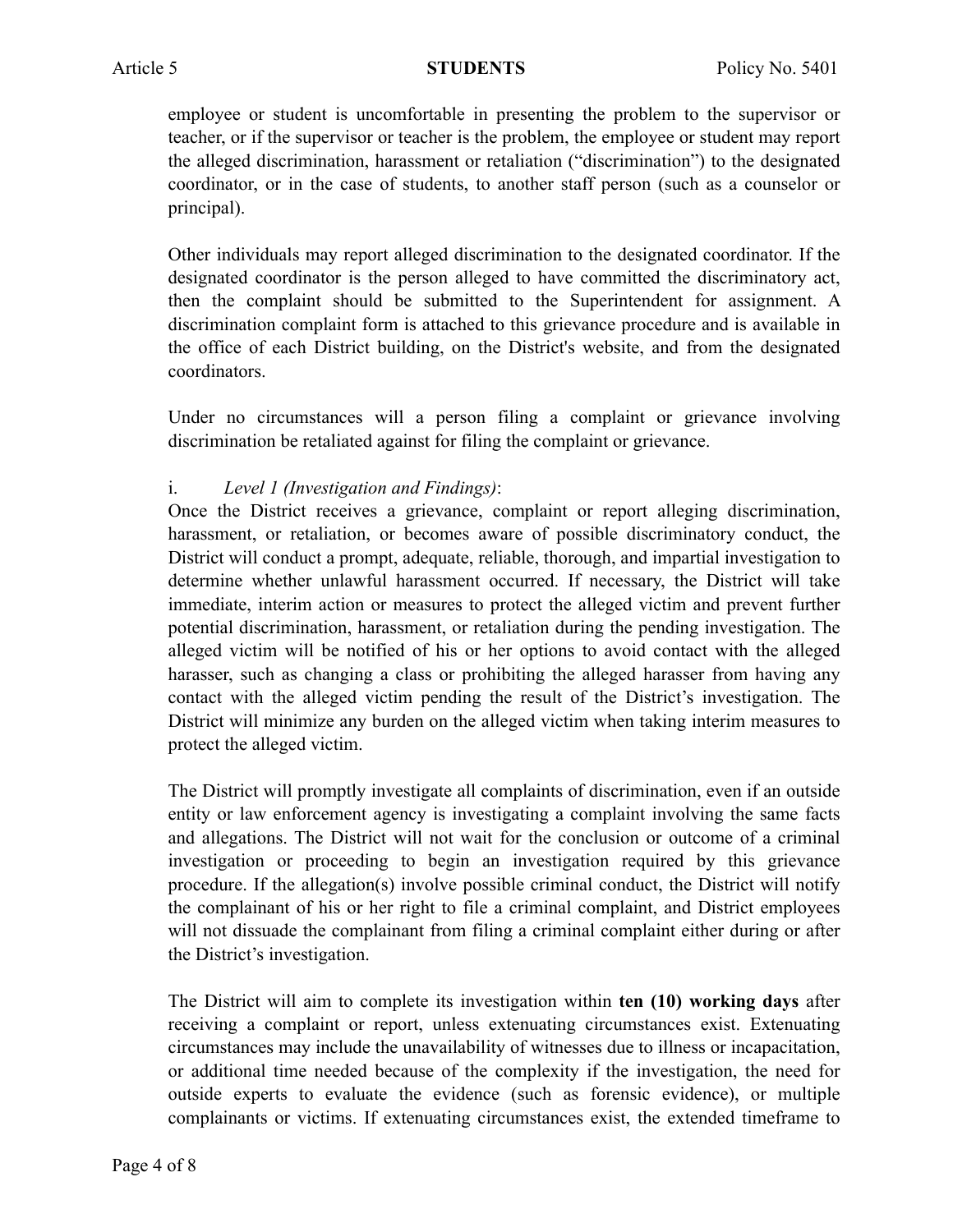complete the investigation will **not exceed ten (10) additional working days without the consent of the complainant, unless the alleged victim agrees to a longer timeline.**  Periodic status updates will be given to the parties, when appropriate.

The District's investigation will include, but is not limited to:

- a. Providing the parties with the opportunity to present witnesses and provide evidence.
- b. An evaluation of all relevant information and documentation relating to the alleged discriminatory conduct.
- c. For allegations involving harassment, some of the factors the District will consider include: 1) the nature of the conduct and whether the conduct was unwelcome, 2) the surrounding circumstances, expectations, and relationships, 3) the degree to which the conduct affected one or more students' education, 4) the type, frequency, and duration of the conduct, 5) the identity of and relationship between the alleged harasser and the suspect or suspects of the harassment, 6) the number of individuals involved, 7) the age (and sex, if applicable) of the alleged harasser and the alleged victim(s) of the harassment, 8) the location of the incidents and the context in which they occurred, 9) the totality of the circumstances, and 10) other relevant evidence.
- d. A review of the evidence using a "preponderance of the evidence" standard (based on the evidence, is it more likely than not that discrimination, harassment, or retaliation occurred?)

The designated compliance coordinator (or designated investigator) will complete an investigative report, which will include:

- a. A summary of the facts,
- b. Findings regarding whether discrimination, harassment or other inappropriate conduct occurred, and
- c. If a finding is made that discrimination, harassment or other inappropriate conduct occurred, the recommended remedy or remedies necessary to eliminate discrimination, harassment or other inappropriate conduct.

If someone other than the designated compliance coordinator conducted the investigation, the compliance coordinator will review, approve, and sign the investigative report. The District will ensure that prompt, appropriate, and effective remedies are provided if a finding of discrimination, harassment, or retaliation is made. The District will maintain relevant documentation obtained during the investigation and documentation supportive of the findings and any subsequent determinations, including the investigative report, witness statements, interview summaries, and any transcripts or audio recordings, pertaining to the investigative and appeal proceedings.

The District will send concurrently to the parties written notification of the decision (findings and any remedy) regarding the complaint within **one (1) working day** after the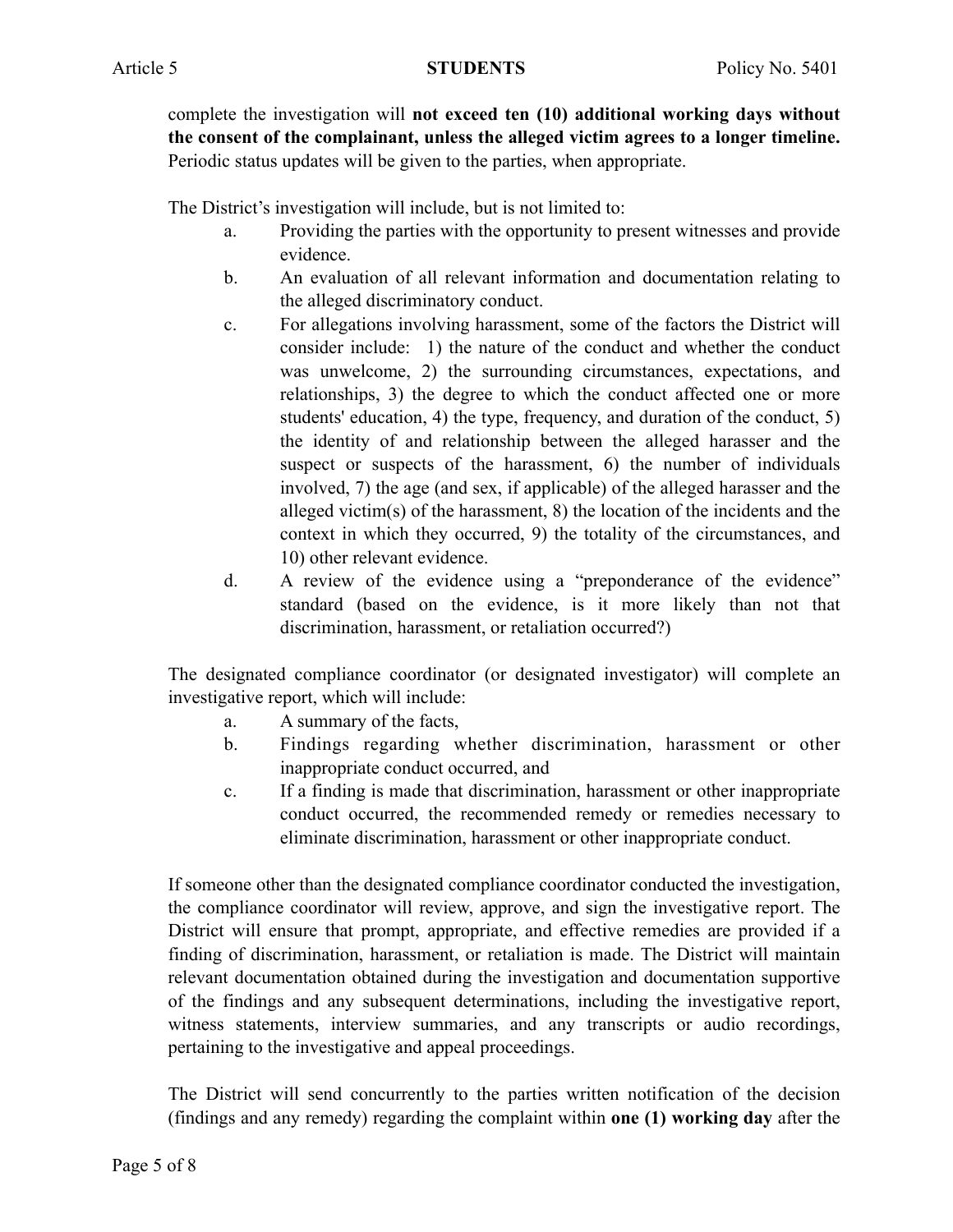investigation is completed. The Family Educational Rights and Privacy Act (FERPA), 20 U.S.C. § 11232g; 34 C.F.R. Part 99, permits the District to disclose relevant information to a student who was discriminated against or harassed.

# *ii. Level 2 (Appeal to the Superintendent)*:

If a party is not satisfied with the findings or remedies (or both) set forth in the decision, he or she may file an appeal in writing with the Superintendent within **five (5) working days** after receiving the decision. The Superintendent will review the appeal and the investigative documentation and decision, conduct additional investigation, if necessary, and issue a written determination about the appeal **within ten (10) working days** after receiving the appeal. The party who filed the appeal will be sent the Superintendent's determination at the time it is issued, and a copy will be sent to the designated compliance coordinator. [If the Superintendent is the subject of the complaint, the party will file the appeal directly with the Board.]

# *iii. Level 3 (Appeal to the Board)*:

If the party is not satisfied with the Superintendent's determination, he or she may file an appeal in writing with the Board of Education **within five (5) working days** after receiving the Superintendent's determination. The Board of Education will review the appeal, the Superintendent's determination, the investigative documentation and decision, and allow the party to address the Board at a Board meeting to present his or her appeal. The party will be allowed to address the Board at the Board's next regularly scheduled Board meeting (unless the Board receives the appeal within one week of the next regularly scheduled Board meeting) or at a time and date agreed to by the Board, designated compliance officer and the party. The Board will issue a written determination about the appeal **within thirty (30) days** after the party addresses the Board. The party who filed the appeal will be sent the Board's determination at the time it is issued, and a copy will be sent to the designated compliance coordinator. The Board's determination, and any actions taken, will be final on behalf of the District.

## **4. Confidentiality:**

The identity of the complainant will be kept confidential to the extent permitted by state and federal law. The District will notify the complainant of the anti-retaliation provisions of applicable laws and that the District will take steps to prevent retaliation and will take prompt and strong responsive actions if retaliation occurs.

If a complainant requests confidentiality or asks that the complaint not be pursued, the District will take all reasonable steps to investigate and respond to the complaint consistent with the request for confidentiality or the request not to pursue an investigation, as long as doing so does not prevent the District from responding effectively to the harassment and preventing harassment of other students. If a complainant insists that his or her name or other identifiable information not be disclosed to the alleged perpetrator, the District will inform the complainant that its ability to respond may be limited. Even if the District cannot take disciplinary action against the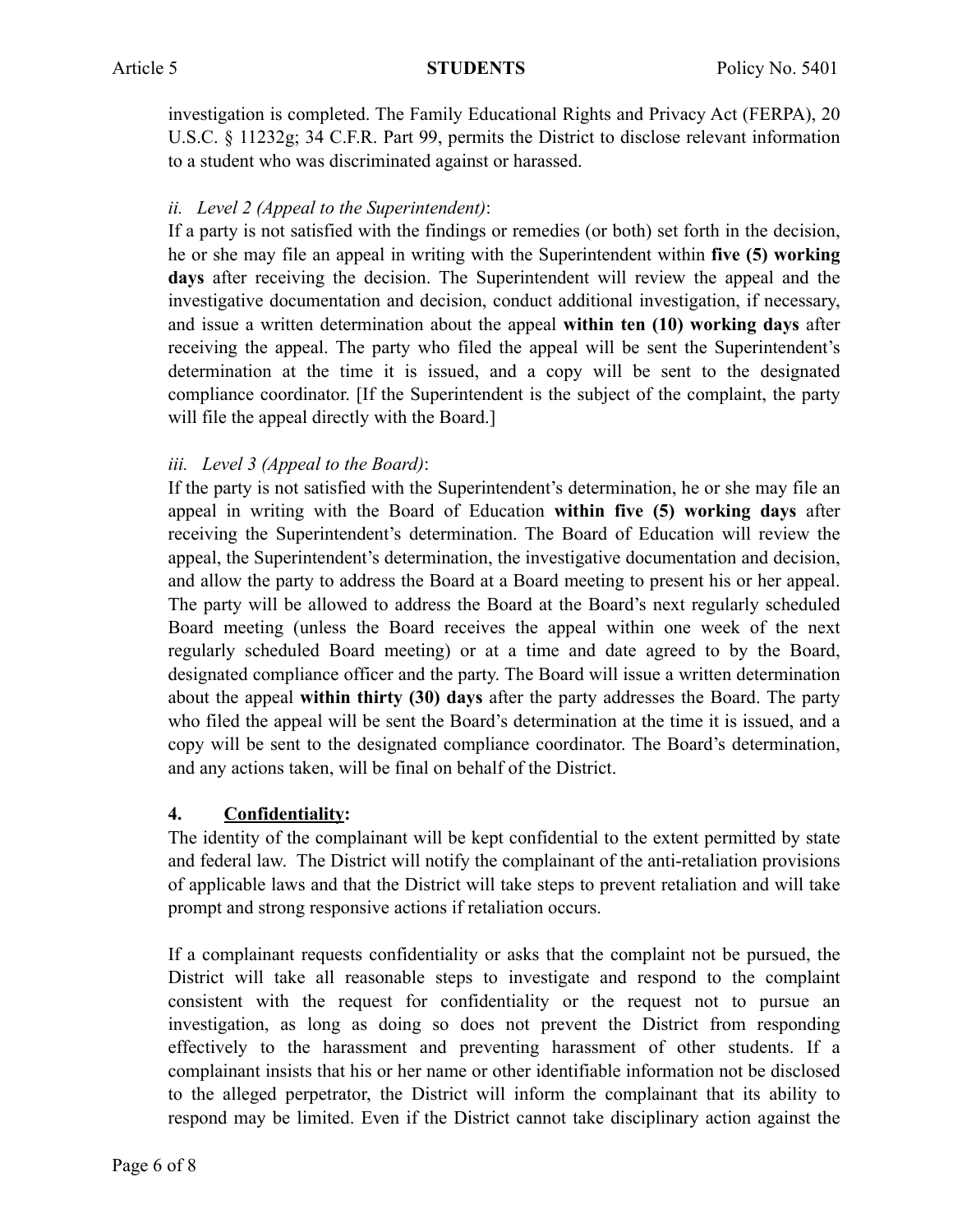alleged harasser, the District will pursue other steps to limit the effects of the alleged harassment and prevent its recurrence, if warranted,

# **5**. **Training:**

The District will ensure that relevant District employees, including but not limited to officials, administrators, teachers, substitute teachers, counselors, nurses and other health personnel, coaches, assistant coaches, paraprofessionals, aides, bus drivers, and school law enforcement officers, are adequately trained so they understand and know how to identify acts of discrimination, harassment, and retaliation, and how to report it to appropriate District officials or employees.

# **6. Designated Compliance Coordinators:**

Designated compliance coordinators will be responsible for:

- a. Coordinating efforts to comply with anti-discrimination, anti-harassment, and anti-retaliation laws and regulations.
- b. Coordinating and implementing training for students and employees pertaining to anti-discrimination, anti-harassment and anti-retaliation laws and regulations, including the training areas listed above.
- c. Investigating complaints of discrimination (unless the coordinator designates other trained individuals to investigate).
- d. Monitoring substantiated complaints or reports of discrimination, as needed (and with the assistance of other District employees, if necessary), to ensure discrimination or harassment does not recur, and that retaliation conduct does not occur or recur.
- e. Overseeing discrimination complaints, including identifying and addressing any patterns or systemic problems, and reporting such patterns or systemic problems to the Superintendent and the Board of Education.
- f. Communicating regularly with the District's law enforcement unit investigating cases and providing current information to them pertaining to anti-discrimination, anti-harassment, and anti-retaliation standards and compliance requirements.
- g. Reviewing all evidence in harassment or violence cases brought before the District's disciplinary committee or administrator to determine whether the complainants are entitled to a remedy under anti-discrimination laws and regulations that was not available in the disciplinary process.
- h. Ensuring that investigations address whether other students or employees may have been subjected to discrimination, including harassment and retaliation.
- i. Determining whether District employees with knowledge of allegations of discrimination, including harassment and retaliation, failed to carry out their duties in reporting the allegations to the designated compliance coordinator and responding to the allegations.
- j. Recommending changes to this policy and grievance procedure.
- k. Performing other duties as assigned.